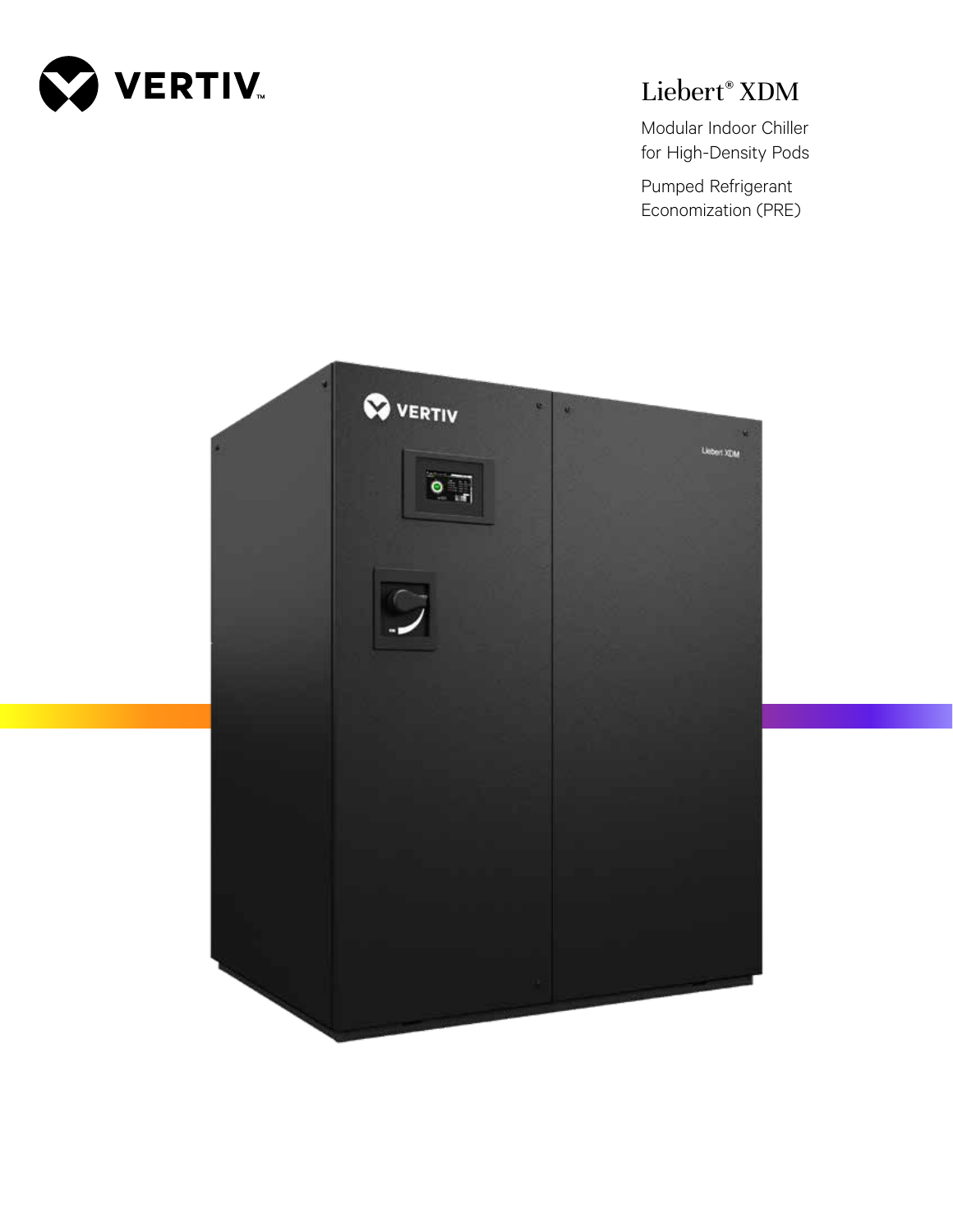*Vertiv™ Liebert® XDM is a split indoor chiller with integrated pumped refrigerant economization (PRE) designed to bring high-density cooling to targeted areas of air-chilled data centers, without the need for chilled water on site. It works in tandem with the Vertiv™ Liebert® DCD chilled water rear door heat exchanger and can be mixed and matched with air-cooled Vertiv™ Liebert® DSE units, affording you the greatest flexibility in deploying your customized cooling strategy and helping you realize your reliability, availability, and efficiency goals.* 

## **Solve High-Density Challenges in Your Air-Cooled Environment**

Data centers with air cooled architecture have long enjoyed the efficiency, scalability and flexibility inherent in their cooling strategies. However, deploying newer high-density equipment in these environments presents a formidable challenge: How do you effectively cool the equipment without access to chilled water on site? The new Liebert XDM resolves the issue, making it simple to integrate high-density cooling where needed, with no need to reengineer the entire data center environment.

#### **Integrate liquid-cooled racks without chilled water onsite**

The new Liebert XDM gives you a simple, cost-effective way to cool concentrated pods of high-density equipment in your air-cooled data center. The Liebert XDM uses integrated pumped refrigerant economization (PRE) to stand in for chilled water, increasing the efficiency and simplicity of the solution. Paired with Liebert® DCD chilled water rear door heat exchangers, the XDM provides the variable speed pumps and heat rejection solution you need to effectively handle the high heat output from racks of high-density equipment located in your data center.

#### **Put high-density cooling wherever you need it**

The Liebert XDM is engineered with the same footprint as the air-cooled Liebert DSE, the world's leading pumped refrigerant economization solution for data centers. The equal building blocks allow you to easily swap in Liebert XDM units where needed to address small pods of high-density equipment in existing data centers while future-proofing the planning and design of new data centers. Front and top service access eliminates the need to leave room for service clearance and allow units to be placed side by side, optimizing available floor space and further simplifying retrofits and planning.

#### **Build redundancy into your cooling strategy with modular units**

Liebert® XDM200 modules can be deployed separately or paired together to create the Liebert® XDM400. Each module operates independently to ensure complete redundancy for your cooling applications. Units can function in teamwork mode to adapt to changes in the facility and IT demand, improving energy efficiency and IT equipment availability while reducing system wear and tear, maximizing the useful life of the equipment, and further reducing the total cost of ownership.

## **Benefits**

- Easily and cost-effectively incorporate liquid-cooling for small pods of high-density racks in your air-chilled environment
- Eliminate the need for onsite chilled water and simplify operations by leveraging efficient pumped refrigerant economization (PRE) in place of chilled water
- Add flexibility and redundancy with modular units that can function independently or in teamwork mode
- Add top or bottom liquid connection to device heat load
- Improve efficiency with variable speed pumps
- Mix and match air-cooled and liquid-cooled units to simplify retrofits and future-proof your data center design, thanks to standardized footprint and flexible service access
- Lower your total cost of ownership with an easy-to-deploy, efficient, and highly flexible high-density cooling solution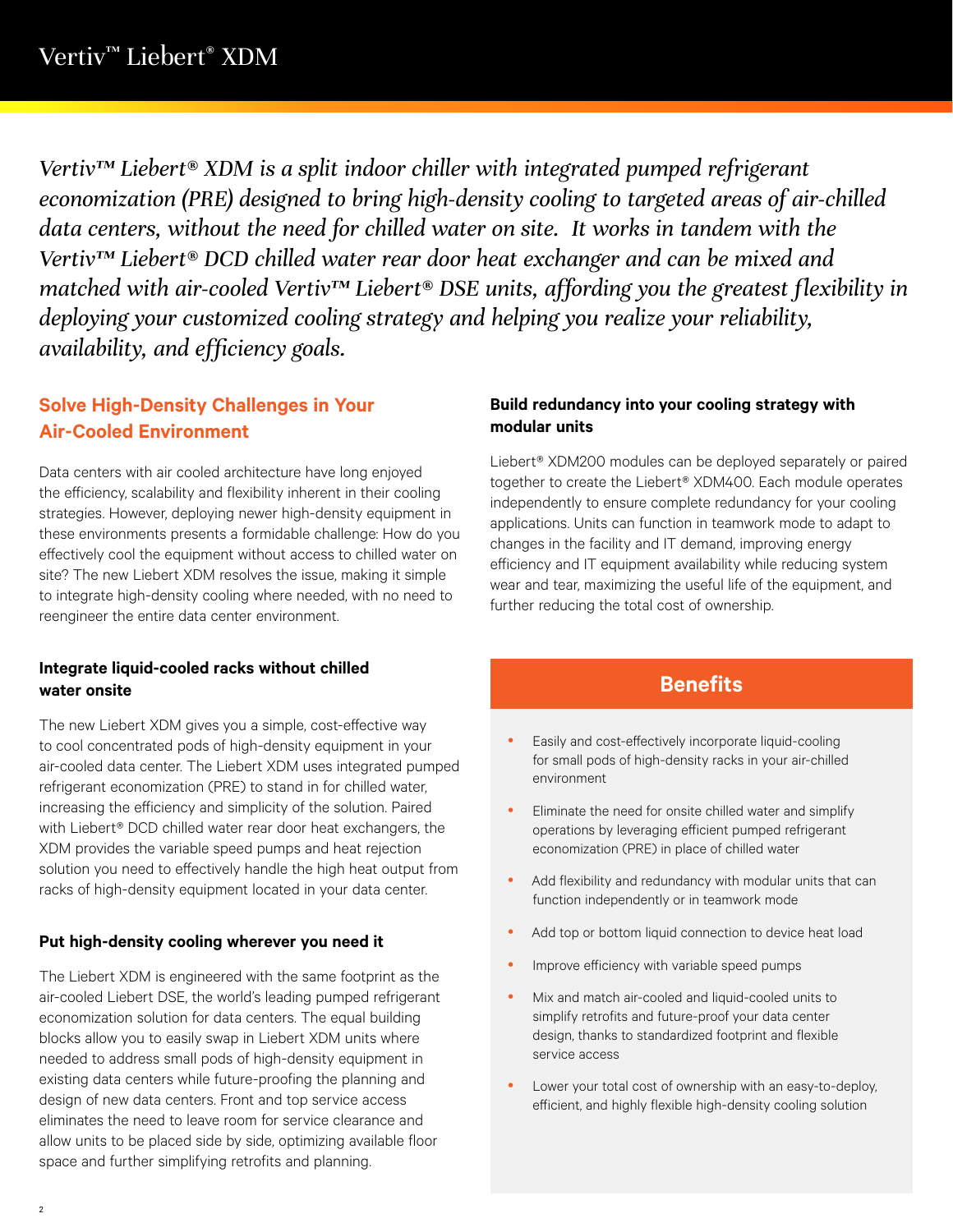

## **Vertiv™ Liebert® XDM Features**

**Pumped Refrigerant Economization (PRE)** efficiently and reliably cools pods of high-density racks without the need for chilled water.

**Variable Speed Pumps** allow for variation in flow of PRE based on load demand, increasing efficiency and saving energy dollars.

**Modular Design** supports efficiency and redundancy needs by allowing units to function independently or in teamwork mode, so you can add the cooling capacity and protection you need.

**Standard Footprint** that mirrors the size of air-cooled Vertiv<sup>™</sup> Liebert® DSE units, simplifying retrofits, future proofing new data center designs, and allowing you to mix and match units to customize your cooling strategy.

**Front and Top Service Access** increases installation flexibility

**Dual Power with Reversing Starter** allows you to apply a backup generator in addition to the main power source and enables automatic switchover between the two, ensuring uninterrupted operation.

**Supercap** for quick start and fast restart after power loss.



*Working in tandem rear door Vertiv™ Liebert® DCD, the Vertiv™ Liebert® XDM integrates pumped refrigerant economization (PRE) to eliminate the need for chilled water, allowing you to easily and efficiently cool pods of high-density racks in your air-cooled data center.* 

### **Technical Data**

#### **Dimensions**

| Model                                                                       | Vertiv™ Liebert® XDM 200 (Single Module)                  | Vertiv <sup>™</sup> Liebert <sup>®</sup> XDM 400 (Dual Module)        |           |
|-----------------------------------------------------------------------------|-----------------------------------------------------------|-----------------------------------------------------------------------|-----------|
| $H \times W \times D$ mm(inch)                                              | 1930mm x 1575mm x1192mm (76" x 62" x 46 7/8")             | 1930mm x 3096mm x1192mm (76" x 121 7/8" x 46 7/8")                    |           |
| Weight Dry $+/-5\%$ kg (lbs.)                                               | 1800 (816)                                                | 3205(1454)                                                            |           |
| Customer Connections (secondary loop to RDHX or liquid cooled server racks) |                                                           | <b>Power Supply</b>                                                   |           |
| <b>Chilled Water</b>                                                        | 2-1/2" (150 lb)                                           | Power Supply US                                                       | 460V/60Hz |
|                                                                             | CL Steel Pipe Flange                                      | Dual Power Feeds (ATS)                                                | Optional  |
| <b>Chilled Water Valves</b>                                                 | Manual isolation valves,<br>Maximum design water pressure | Liebert® XDM (Single Module)                                          |           |
|                                                                             | 400 PSI [2758 kPA]                                        | <b>FLA</b>                                                            | 91.8      |
| Fluid type                                                                  | Water / Water-glycol                                      | <b>WSA</b>                                                            | 97        |
| Number of Pumps                                                             | 1                                                         | OPD                                                                   | 110       |
| <b>Pump Redundancy</b>                                                      |                                                           | Liebert® XDM + MCV330 + PRE                                           |           |
| Liebert XDM 200 (Single Module)                                             | Single pump (N)                                           | <b>FLA</b>                                                            | 108.6     |
| Liebert XDM 400 (Dual Module)                                               | N+1 of 200 kW modules                                     | <b>WSA</b>                                                            | 113.8     |
|                                                                             |                                                           | OPD                                                                   | 125       |
| Liebert XDM 200 & 400                                                       | 25 ft (7.6 m)                                             | Liebert® XDM + MCV440 + PRE                                           |           |
| Liebert <sup>®</sup> XDM water volume                                       |                                                           | <b>FLA</b>                                                            | 114.2     |
| Liebert XDM 200 (Single Module)                                             | 6.2 gallons                                               | <b>WSA</b>                                                            | 119.4     |
| Liebert XDM 400 (Dual Module)                                               | 12.4 gallons                                              | <b>OPD</b>                                                            | 125       |
|                                                                             |                                                           | The Liebert XDM 400 consists of two separate electrical circuit feeds |           |